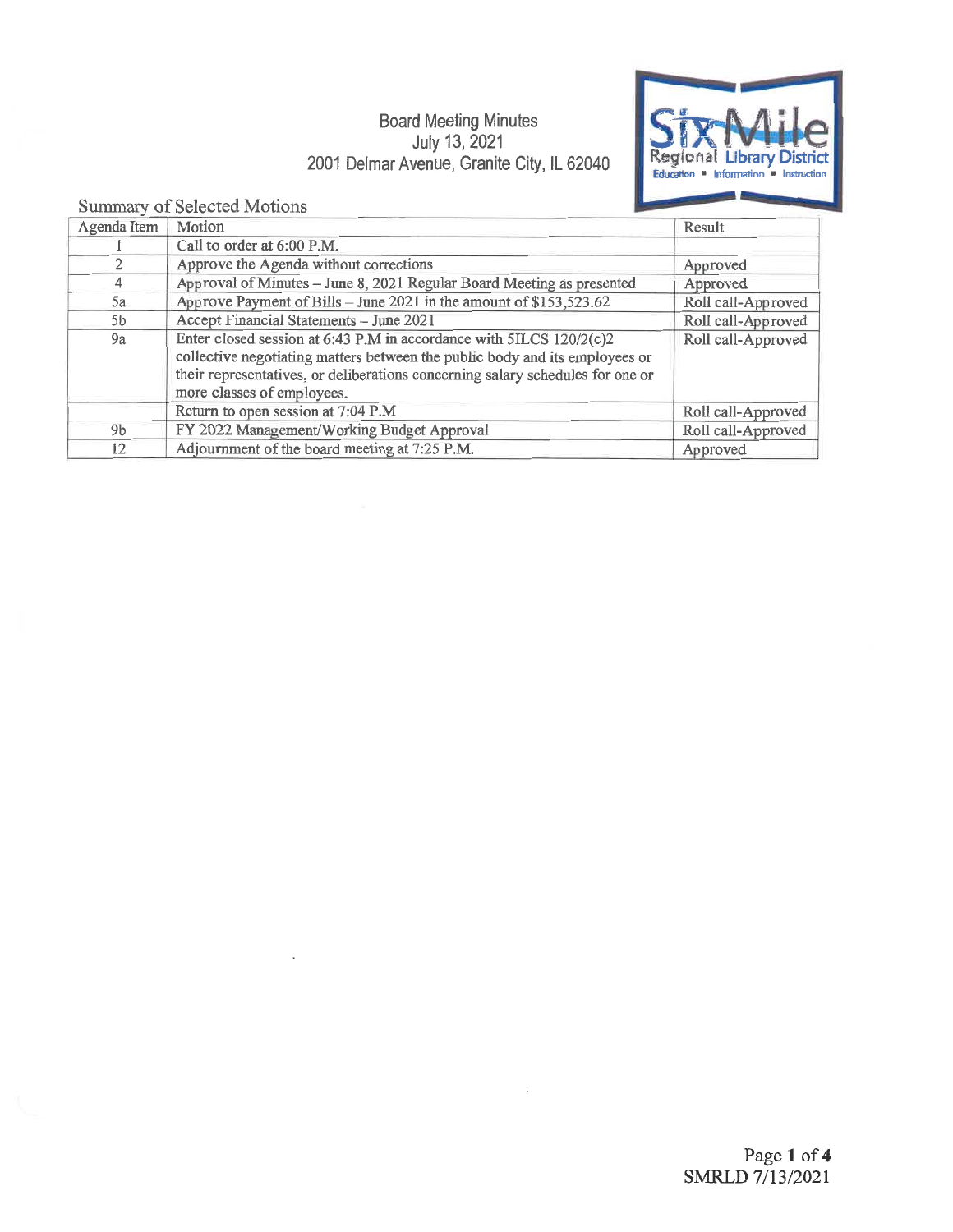1. Call to order- President McDonnell called the meeting to order at 6:00 P.M.

|    | <b>Members Present:</b>                                    |                     |                           |                                                   |                                                                                         |
|----|------------------------------------------------------------|---------------------|---------------------------|---------------------------------------------------|-----------------------------------------------------------------------------------------|
|    |                                                            |                     | Ms. Linda McDonnell       | President                                         |                                                                                         |
|    |                                                            | Ms. Liz Cicio       |                           | <b>Vice President</b>                             |                                                                                         |
|    |                                                            | Mr. Dewey Melton    |                           | Treasurer                                         |                                                                                         |
|    |                                                            |                     | Ms. Mary Jo Akeman        | Trustee                                           |                                                                                         |
|    | Members Absent:                                            |                     | Mr. Adam Followell-Young  | Secretary                                         |                                                                                         |
|    |                                                            | Mr. Chris Hutchings |                           | Trustee                                           |                                                                                         |
|    |                                                            | Ms. Julie Willaredt |                           | Trustee                                           |                                                                                         |
|    | <b>Others Present:</b>                                     |                     |                           |                                                   |                                                                                         |
|    | Ms. Tina Hubert                                            |                     | <b>Executive Director</b> |                                                   |                                                                                         |
|    | Ms. Kate Kite                                              |                     |                           | Assistant Director / Delmar Avenue Manager        |                                                                                         |
|    |                                                            | Ms. Betsy Mahoney   |                           | Assistant Director / Johnson Road Manager         |                                                                                         |
|    | Ms. Kari Fischer                                           |                     |                           | <b>Administrative &amp; Marketing Coordinator</b> |                                                                                         |
|    |                                                            |                     |                           |                                                   |                                                                                         |
| 2. | <b>Approve Agenda</b>                                      |                     |                           |                                                   |                                                                                         |
|    |                                                            | Motion:             | Second:<br>Akeman         | Cicio                                             |                                                                                         |
|    | <b>APPROVE THE AGENDA WITHOUT CORRECTIONS</b>              |                     |                           |                                                   |                                                                                         |
|    | Motion carried                                             |                     |                           |                                                   |                                                                                         |
|    |                                                            |                     |                           |                                                   |                                                                                         |
| 3. | <b>Public Comments _ None</b>                              |                     |                           |                                                   |                                                                                         |
| 4. | <b>Approval of Minutes</b>                                 |                     |                           |                                                   |                                                                                         |
|    |                                                            | Motion:             | Cicio                     | Second:<br>Akeman                                 |                                                                                         |
|    |                                                            |                     |                           |                                                   | APPROVE THE MINUTES OF THE JUNE 8, 2021, REGULAR BOARD MEETING AS PRESENTED.            |
|    | Motion carried                                             |                     |                           |                                                   |                                                                                         |
|    |                                                            |                     |                           |                                                   |                                                                                         |
| 5. | Financial                                                  |                     |                           |                                                   |                                                                                         |
|    | a. Approve Payment of Bills                                | Motion:             | Melton                    | Cicio<br>Second:                                  |                                                                                         |
|    |                                                            |                     |                           |                                                   | APPROVE THE INVOICES FOR PAYMENT AS PRESENTED: JUNE 2021 IN THE AMOUNT OF \$153,523.62. |
|    | Roll Call:                                                 |                     |                           |                                                   |                                                                                         |
|    | Ms. Akeman                                                 | Yes                 |                           | Ms. Cicio                                         | Yes                                                                                     |
|    | Mr. Followell-Young                                        | Absent              |                           | Mr. Hutchings                                     | Absent                                                                                  |
|    | Ms. McDonnell                                              | Yes                 |                           | Mr. Melton                                        | Yes                                                                                     |
|    | Ms. Willaredt                                              | Absent              |                           |                                                   |                                                                                         |
|    | Motion carried                                             |                     |                           |                                                   |                                                                                         |
|    |                                                            |                     |                           |                                                   |                                                                                         |
|    | <b>Approve Financial Statements</b><br>b.                  |                     |                           |                                                   |                                                                                         |
|    |                                                            | Motion:             | Meiton                    | Second:<br>Akeman                                 |                                                                                         |
|    | ACCEPT THE FINANCIAL STATEMENTS FOR JUNE 2021 AS PRESENTED |                     |                           |                                                   |                                                                                         |
|    | Roll Call:                                                 |                     |                           |                                                   |                                                                                         |
|    | Ms. Akeman                                                 | Yes                 |                           | Ms. Cicio                                         | Yes                                                                                     |
|    | Mr. Followell-Young<br>Ms. McDonnell                       | Absent<br>Yes       |                           | Mr. Hutchings<br>Mr. Melton                       | Absent<br>Yes                                                                           |
|    | Ms. Willaredt                                              | Absent              |                           |                                                   |                                                                                         |
|    |                                                            |                     |                           |                                                   |                                                                                         |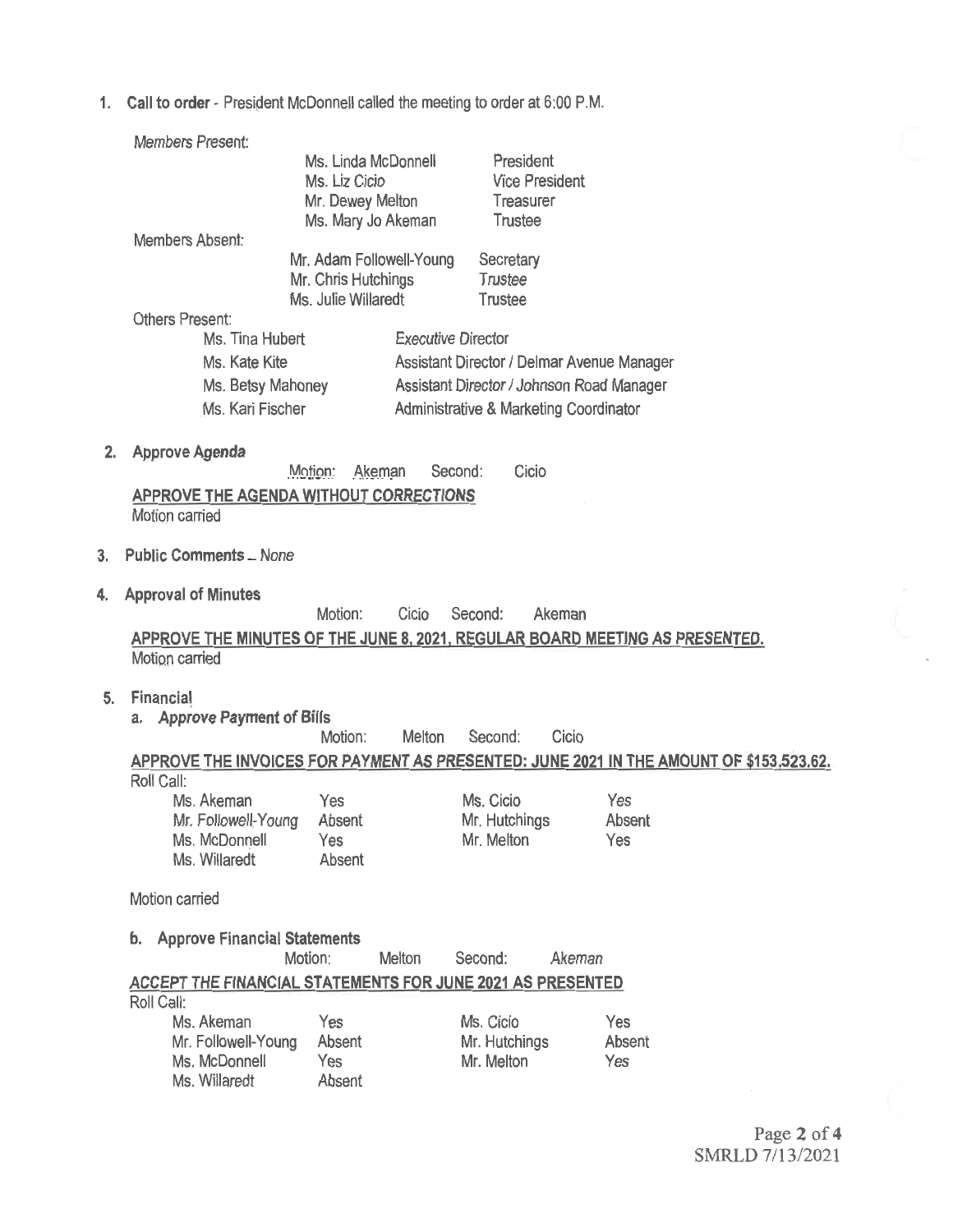Motion carried.

#### 6. Correspondence

- Copy of an email from Granite City Mayor Michael Parkinson inviting Director Hubert to a Tri-Cities Economic Development & Enterprise Zone Incentives Discussion Luncheon on Monday, July 19, 2021
- Copy of Obituaries of Donald W Partney Jr (former library board member July 1, 1969 June 30, 1974); a memorial arrangement was sent on behalf of the SMRLD board of trustees
- Copy of an adieu to Jennifer on July 30th 1-4 pm at Delmar Avenue email to the staff
- Copy of three donations that were made to the library
- Copy of two notices of tax payments received from Madison County Treasurers office
- Copy of a reimbursement/credit check from IHLS for the RBdigital subscription cancelation and a lost book
- Copy of a letter from Secretary of State Jesse White notifying SMRLD of the FY2021 per capita grant award in the amount of \$64,541.58
- Copy of an email that the Granite City Alumni Association sent to their members, which included information on the digital Granite City Press Record being available for the 1980s and 1990s
- Copy of the Granite City ordinance outlining a contract for an arts and entertainment manager this contract was awarded to Brenda Whitaker
- Copy of 4 incident reports

#### 7. Director's Report

- Upcoming quarterly staff meetings: September 17 library will be closed all day for staff training (mental health first aid); December 10 library will open at 9, and close at 4 for an end of the day staff meeting.
- Director Hubert outlined a preliminary plan to reinstate bookmobile services by fundraising in partnership with the Granite City Area Community Foundation
- SMRLD will be getting a social work intern in cooperation with SIUE
- With one desk assistant's retirement, an aide bid and is being promoted to desk assistant as of July 17th
- Ms. Mahoney culled job applications on file and found a viable candidate to hire as an aide
- With Ms. Baugh's departure at the end of the month, Mr. Baker has expressed interest in and has accepted a lateral job change to her responsibilities and duties. Teen services responsiblities are being distributed internally and we are pausing on hiring a research librarian
- Ms. Fischer compiled monthly statistical report document shows our annual end of fiscal year stats as well as a comparison to the prior fiscal year – of course, COVID had a major impact on our most recent stats
- Granite City Area Community Foundation is assuming responsibility for coordinating local winter festivities in cooperation with other taxing bodies and non-profit organizations/groups; events will now take place on the first Saturday in December (previously was the Saturday before Thanksgiving). Planned events include a Candy Cane Parade, the Elf Walk, Santa at the Cinema, and more

#### 8. New Business

a. Combined Budget and Appropriations Ordinance 2021-001-first read Director Hubert presented the first reading of the Combined Budget and Appropriations Ordinance 2021-001; there will be a public hearing at the August 10, 2021 board meeting

#### 9. Unfinished Business

a. Impact of Minimum Wage Increases

Motion: Akeman Second: Cicio

ENTER CLOSED SESSION AT 6:43 P.M IN ACCORDANCE WITH 5ILCS 120/2/Cl2 COLLECTIVE NEGOTIATING MATTERS BETWEEN THE PUBLIC BODY AND ITS EMPLOYEES OR THEIR REPRESENTATIVES, OR DELIBERATIONS CONCERNING SALARY SCHEDULES FOR ONE OR MORE CLASSES OF EMPLOYEES.

> Page 3 of 4 SMRLD 7/13/2021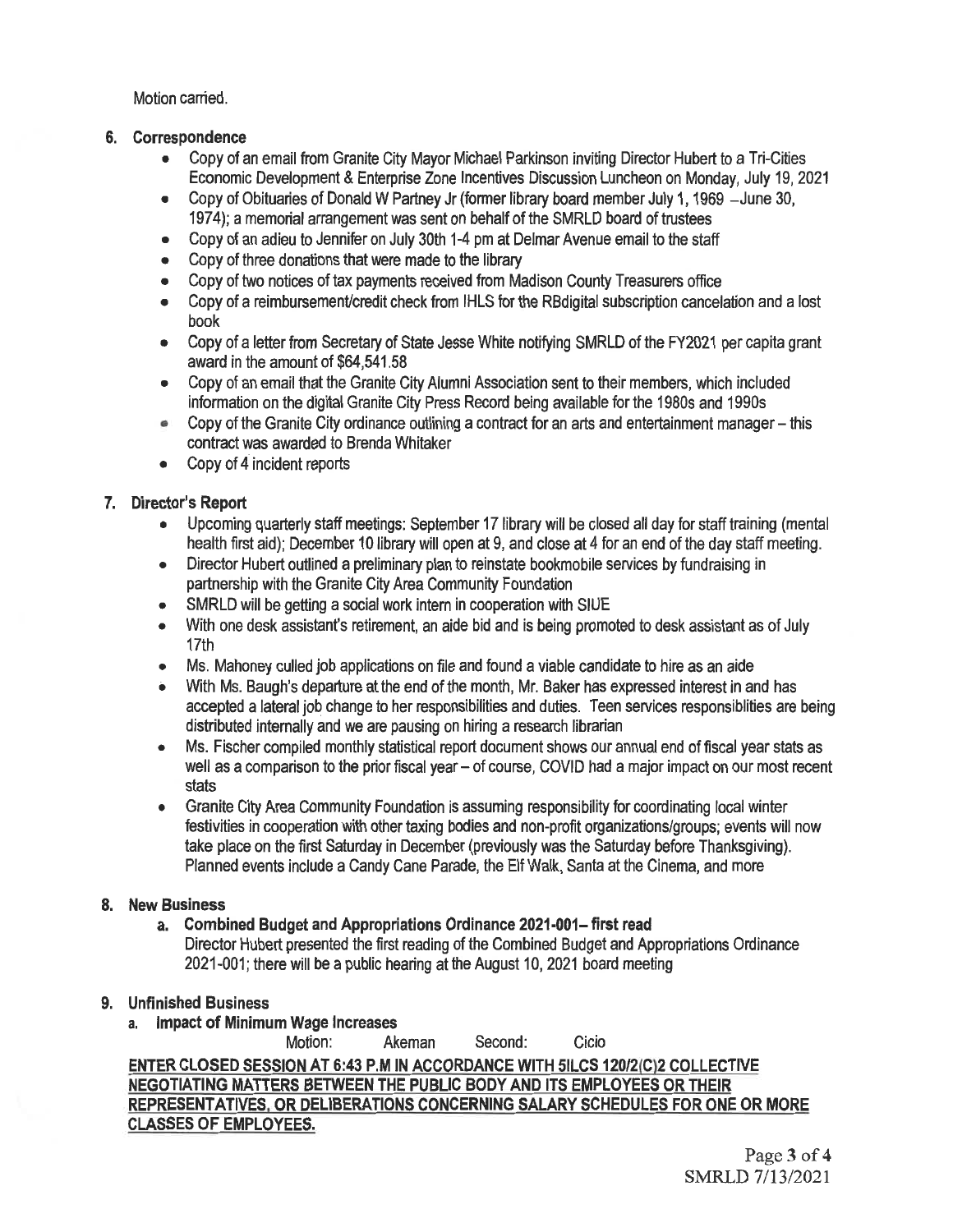| Roll Call:<br>Ms. Akeman                                            | Yes                                           | Ms. Cicio                                                                                                   | Yes                                |  |
|---------------------------------------------------------------------|-----------------------------------------------|-------------------------------------------------------------------------------------------------------------|------------------------------------|--|
| Mr. Followell-Young<br>Ms. McDonnell<br>Ms. Willaredt               | Absent<br>Yes<br>Absent                       | Mr. Hutchings<br>Mr. Melton                                                                                 | Absent<br>Yes                      |  |
| Motion carried.                                                     |                                               |                                                                                                             |                                    |  |
|                                                                     | Motion:                                       | <b>Melton</b><br>Second:                                                                                    | Cicio                              |  |
| <b>RETURN TO OPEN SESSION AT 7:04 P.M.</b><br>Roll Call:            |                                               |                                                                                                             |                                    |  |
| Ms. Akeman<br>Mr. Followell-Young<br>Ms. McDonnell<br>Ms. Willaredt | Yes<br>Absent<br>Yes<br>Absent                | Ms. Cicio<br>Mr. Hutchings<br>Mr. Melton                                                                    | Yes<br>Absent<br>Yes               |  |
| Motion carried.                                                     |                                               |                                                                                                             |                                    |  |
| b. FY 2022 Management/Working Budget Approval                       | Motion:                                       | Cicio<br>Second:                                                                                            | Melton                             |  |
|                                                                     |                                               | APPROVE MANAGEMENT/WORKING BUDGET FOR FISCAL YEAR BEGINNING JULY 1, 2021, AND                               |                                    |  |
| <b>ENDING JUNE 30, 2022.</b><br>Roll Call:                          |                                               |                                                                                                             |                                    |  |
| Ms. Akeman<br>Mr. Followell-Young<br>Ms. McDonnell<br>Ms. Willaredt | Yes.<br><b>Absent</b><br><b>Yes</b><br>Absent | Ms. Cicio<br>Mr. Hutchings<br>Mr. Melton                                                                    | <b>Yes</b><br><b>Absent</b><br>Yes |  |
| Motion carried.                                                     |                                               |                                                                                                             |                                    |  |
| 10. Reports<br>a. Friends of the Library - None                     |                                               |                                                                                                             |                                    |  |
| 11. Board Orientation                                               |                                               |                                                                                                             |                                    |  |
| Linda McDonnell - ALA conference report<br>$a_{-}$                  |                                               | President McDonnell reported on her 2021 American Library Association Virtual Conference Attendance         |                                    |  |
|                                                                     |                                               | b. Certificates of Completion for the Sexual Harassment training were received from trustees Akeman, Cicio, |                                    |  |
| McDonnell, Melton, and Willaredt<br>C.<br>October 12th-14th         |                                               | President McDonnell expressed her interest in attending 2021 ILA Annual Conference to be held virtually     |                                    |  |

## 12. Adjournment

Motion: Cicio Second: Melton

THAT THE MEETING BE ADJOURNED AT 7:25 P.M. Motion carried

X 1 2 pm Q march

Linda McDonnell Board of Trustees President

X alla Collecte you

Adam Followell-Young Board of Trustees Secretary